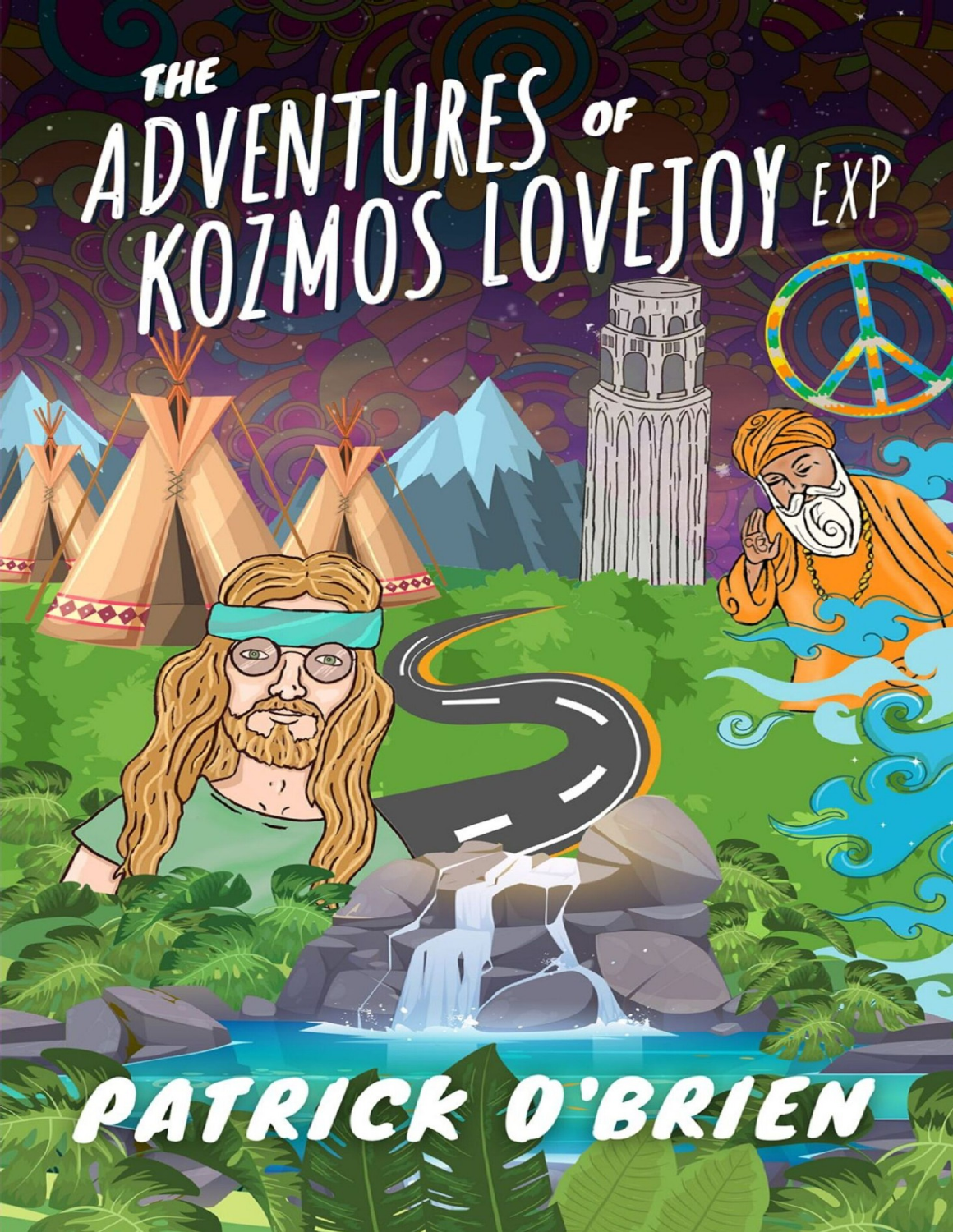# The Adventures of Kozmos Lovejoy,  $\mathcal{E}$

Patrick O'Brien

Blue Corn Publishing LLC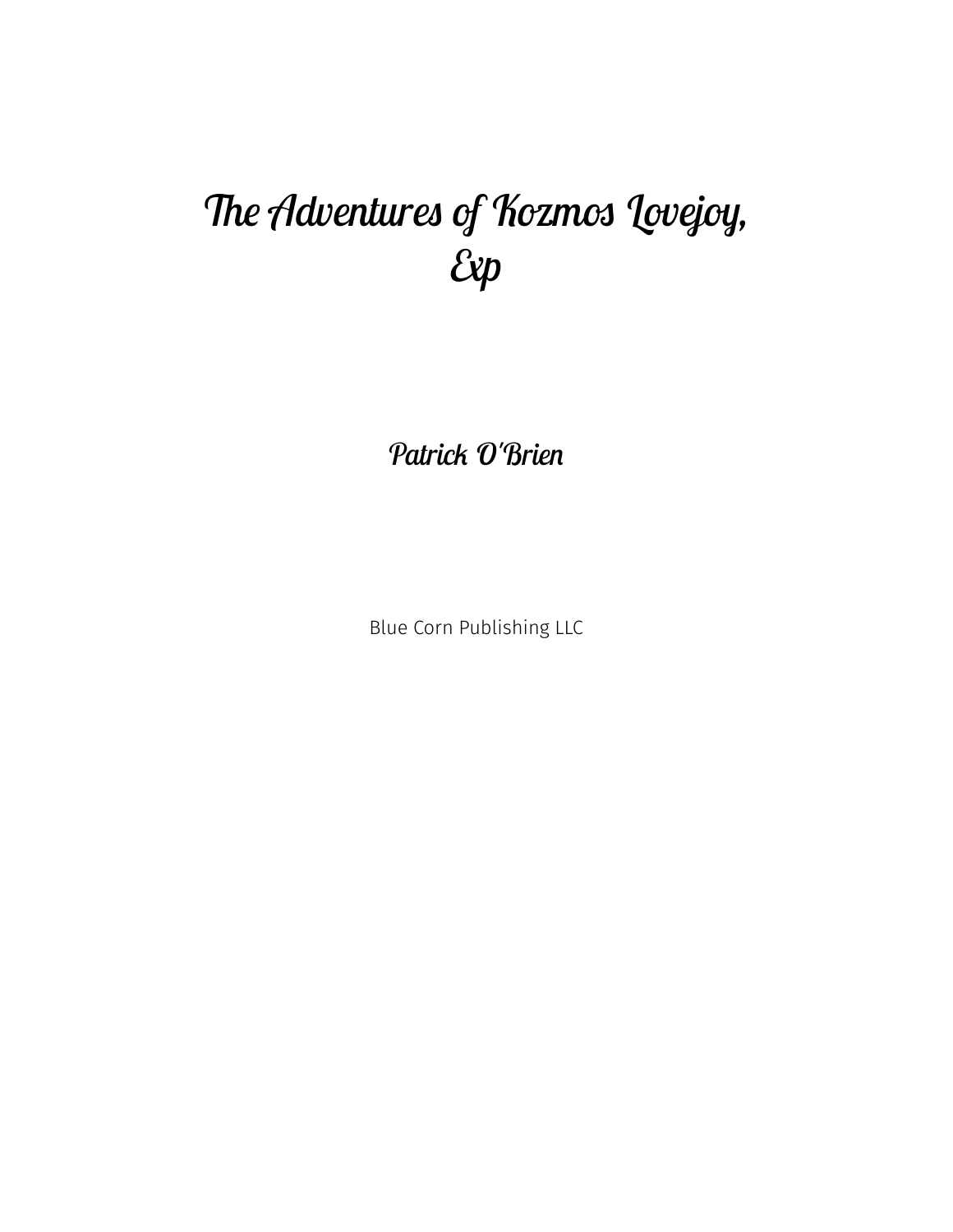### *Content*

### *[Prologu](#page-7-0)*

### <span id="page-2-0"></span>The Dream

- [The Spring at Mismalolla](#page-8-0)
- The Feast of Knowledge
- Busted in Vallarta
- Riding the Freights in Mexico
- The California Coast
- Meeting The Yogi
- Following My Heart
- Summer in the City
- Jesus Christ Superstar
- Keep Your Hands on That Plow
- Dawson
- Maharaj Ashram
- Om on the Range
- Yogi Meets the Savages
- Dawson and Kate
- Watermelons for the Solstice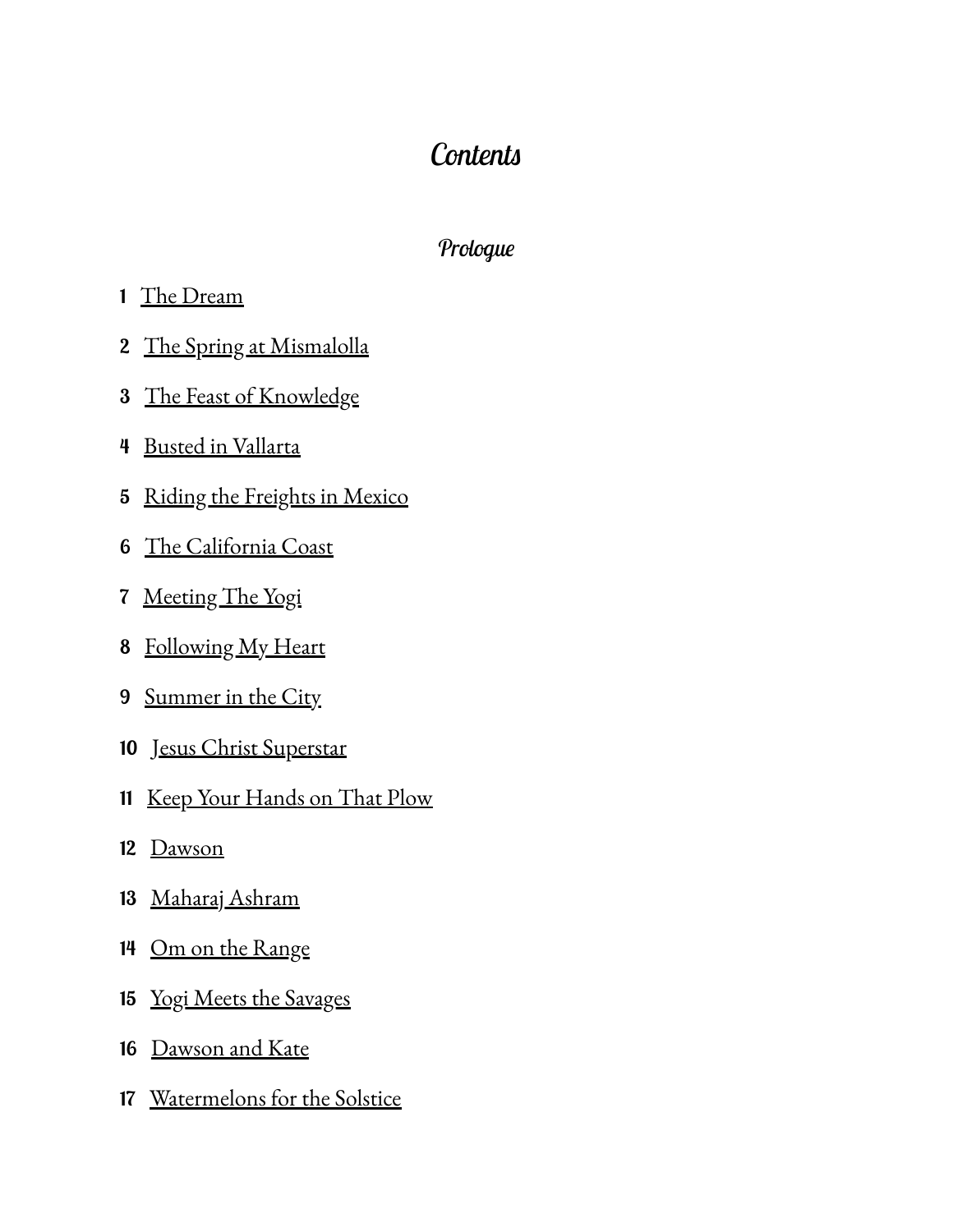- Summer Solstice 1970
- Denver
- Hanuman's Conscious Cookery
- Paonia
- Living in Denial
- Sunshine Mesa
- Leaving the Ashram
- 25 Off to See the Yogi
- The Impersonal life
- On the Road Again
- Hitchin' to Chamonix
- Les Aiguilles De Chamonix
- Le Vendange
- Three Eagles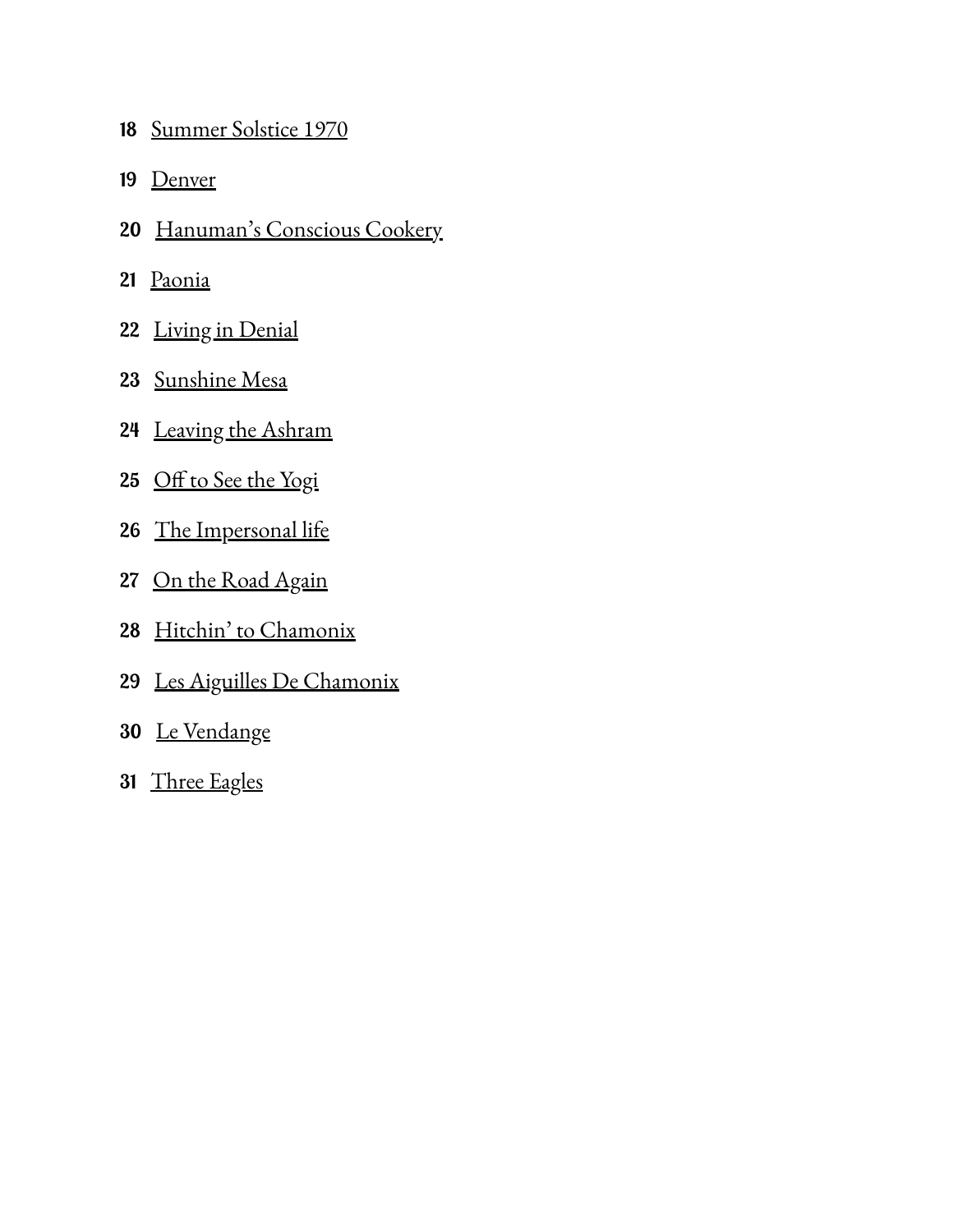*"In Spirit I was caught away into the realms of Akasha. I stood alone within the circle of the sun. And there I found the secret spring that opens up the Door to Wisdom and an understanding heart. I entered in and then I knew." Levi, The Aquarian Gospel*

*"Renounce fiction and fear. There is nothing to do but write the truth. There is no other reason to write." Jack Kerouac*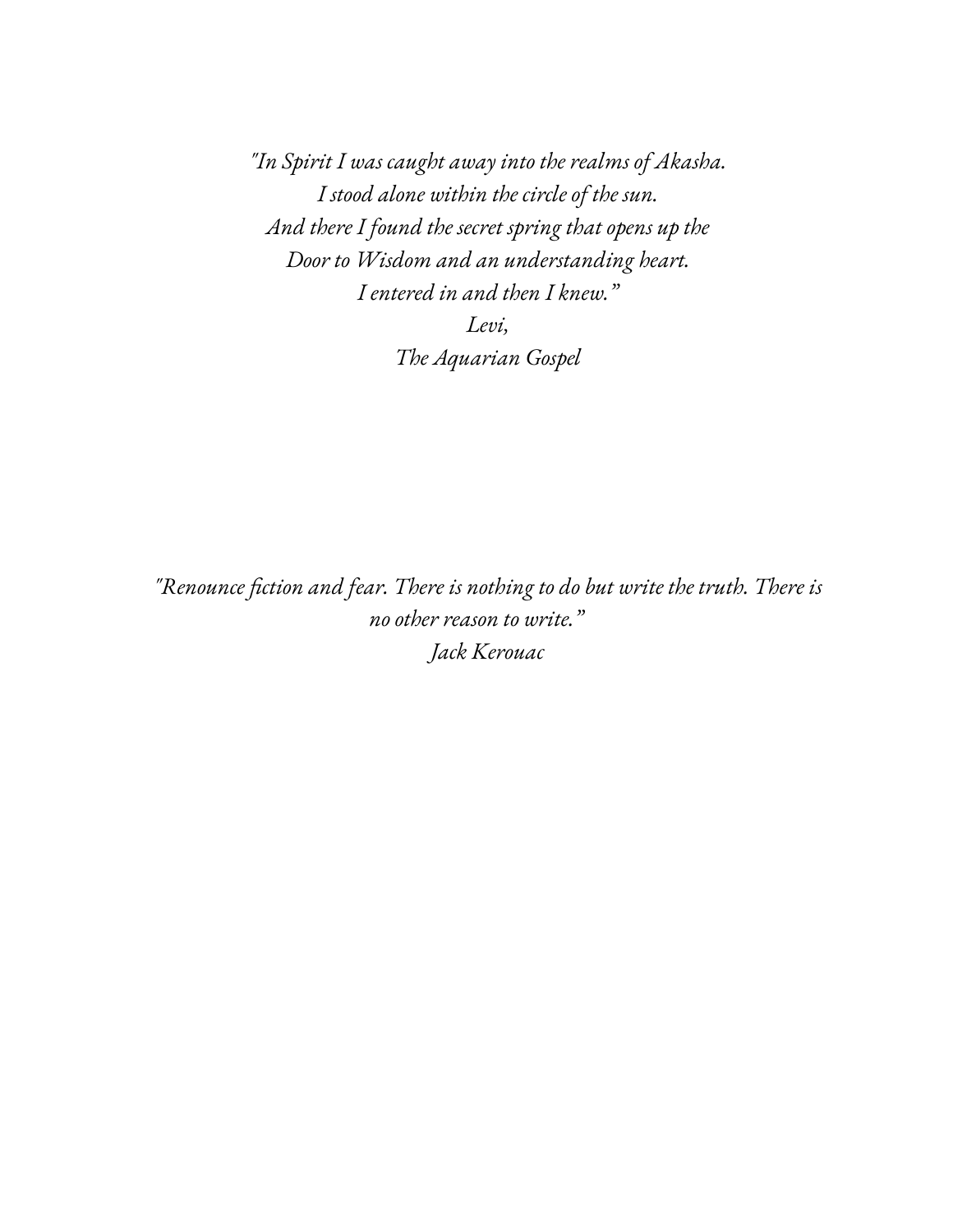*This memoir is based on my personal experience of real events that took place more than 50 years ago. Though these events are near and dear to my heart, and I remember them well, I can't assure the reader that the dialog is accurate, word for word. In fact, I believe the dialog reflects the integrity and authenticity of the speakers intention and presents an accurate description of the emotions being expressed. I am grateful to everyone who was a part of theses adventures and shared even a moment of their life with me. I changed the names of some and kept the names of those who've passed away. I compressed time and changed some scenes where dialog takes place to keep the story moving. But what's important is that all these events took place, as described to the best of my memory. Yes, even the eagles in Chamonix!*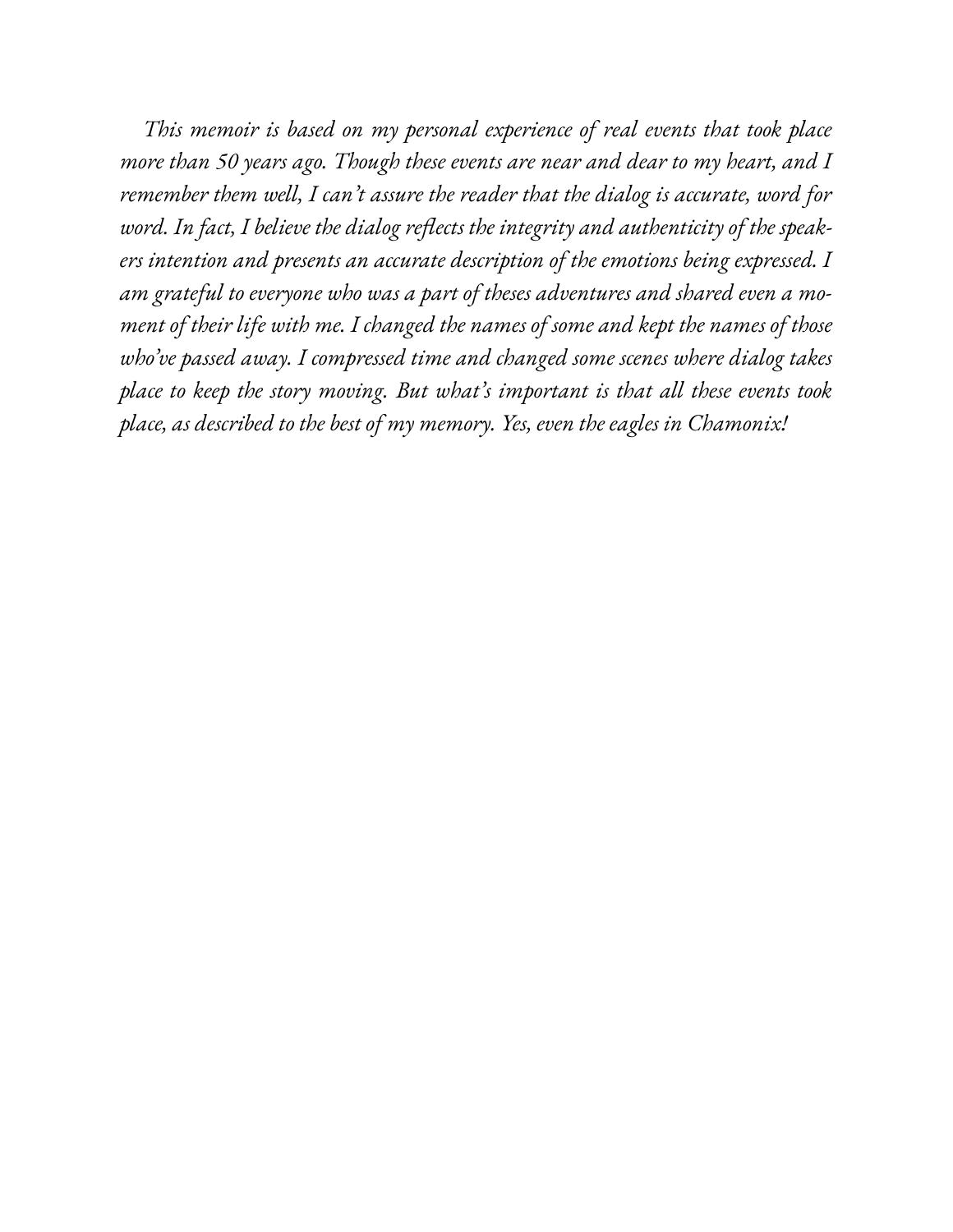Copyright © 2021 by Patrick O' Brien & Blue Corn Publishing LLC All rights reserved. This book or any portion thereof may not be reproduced or used without the written permission of the publisher or author except for the use of brief quotations in a book review.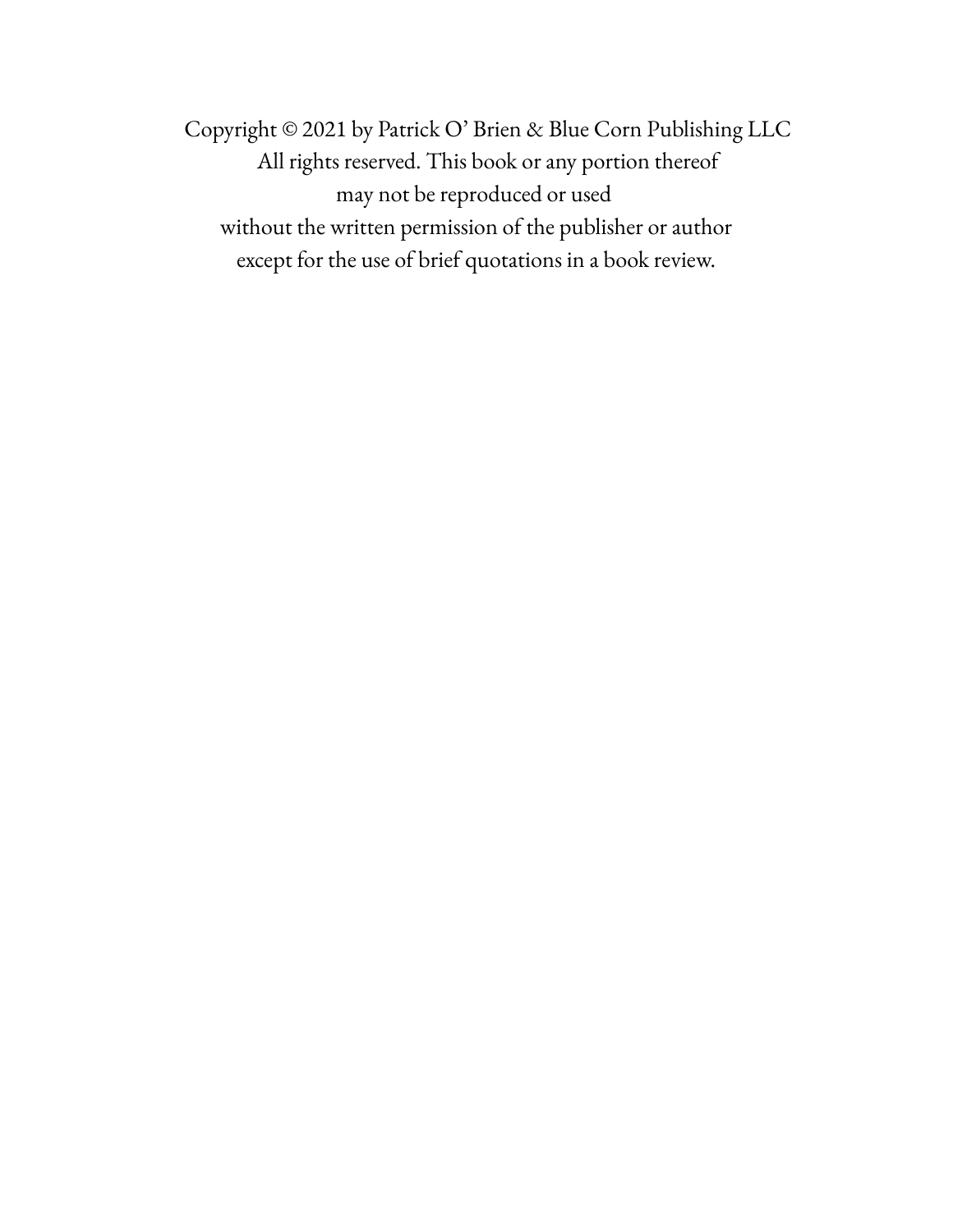### *Prologu*

<span id="page-7-0"></span>As I looked out across the Chamonix Valley toward the Mont Blanc, the Valle Blanche and the Mer de Glace it was a beautiful day in France. Not a cloud in the sky or even a breeze in the air. Two of my friends who had just returned from Lebanon gifted me a small piece of hashish. "Save it for the right moment," they told me.

It had been at least four years since I'd used any drugs. Since then, my life had been transformed by Spirit. Finally, I had found the peace in my heart that restored my soul and forgiven myself. I felt grateful for all that had transpired over those four years.

Now we were closing Le Camp des Aigles, Pir Vilayat's meditation camp at 8,000 feet in the French National Forest. I'd lived there the past two summers, working in the kitchen, studying with Pir and building his Crystal Cave.

I leaned back on the lichen covered boulder over the valley, the sun in my face, and took the pipe from my pocket. The right moment. Without any particular intention, I lit the pipe and took a hit. It tasted like chocolate and coffee. Within moments, I was totally relaxed and at ease, a deep sense of being at one with everything. I crossed my legs and put my hands on my knees, palms up. Rolling my eyes up to my pineal gland, I took a deep breath and released.

Suddenly, a bird cried loudly. An eagle soared out of the valley not 50 yards in front of me. It was huge, its wingspan, six feet, at least. As it circled upward, riding the thermal, a second eagle appeared and then a third, all moving fast. I heard a voice speak clearly, "You can have drugs or everything else."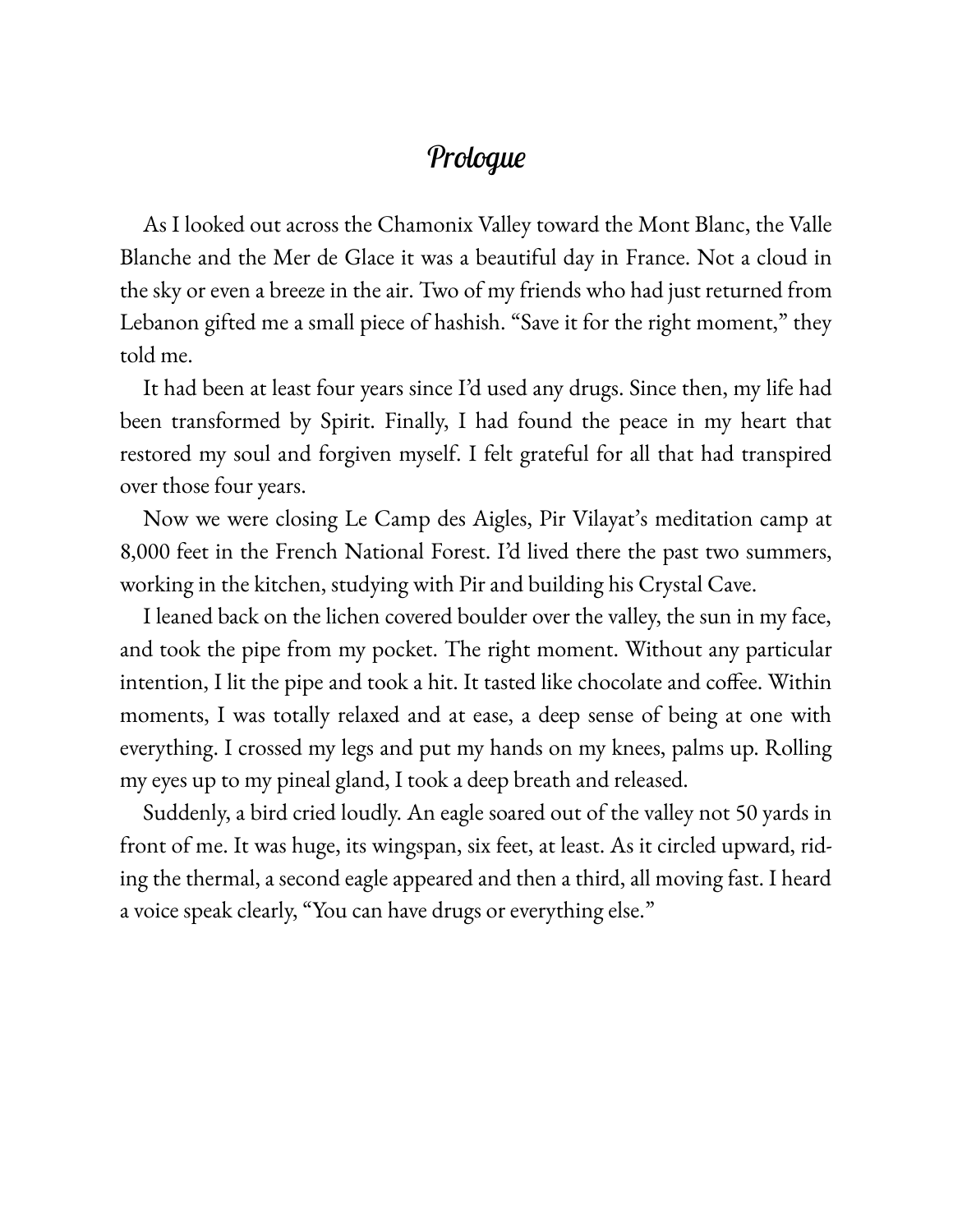## <span id="page-8-0"></span><u>The Spring at [Mismaloll](#page-2-0)a</u>

"Hey, why don't you put your thumb in the wind and hitch down to Vegas?" It was my friend Henry, who I'd known since before high school calling from Denver.

"My folks rented a house in Puerto Vallarta and I'm gonna drive down in my little VW bug. If you can hitch to the airport in Vegas, I'll meet you there and we can drive down to Vallarta and hang out on the beach! Whaddya think?"

"Far out," I said, wondering how long it would take for me to get it together. "Lemme look at a map."

"Forget the map, just get there! You can do it! You're the man with the Golden Thumb! I'll meet you at noon in front of United arrivals on Saturday. Be there." And he hung up.

I packed a duffle bag and threw in my paints, canvas, stretcher boards, staple gun, gesso and brushes. Right behind them came my toothbrush, t-shirts, sandals, and swimming trunks. I needed to see a map, so I walked down Columbus Ave. to the Chevron station near the Wharf and looked quickly at a road map of the western United States.

I realized it wasn't going to be easy to hitch to Vegas. First, I'd have to get through the City and across the Bay Bridge, and then through Oakland. If I caught a Greyhound bus from San Francisco to Stockton instead, I could get on Highway 99 to Bakersfield and then on to Las Vegas. It would probably take 12 or 15 hours just to drive, so I caught an early morning bus to Modesto and started from there, spent the night at a truck stop in Barstow and hitched into Vegas,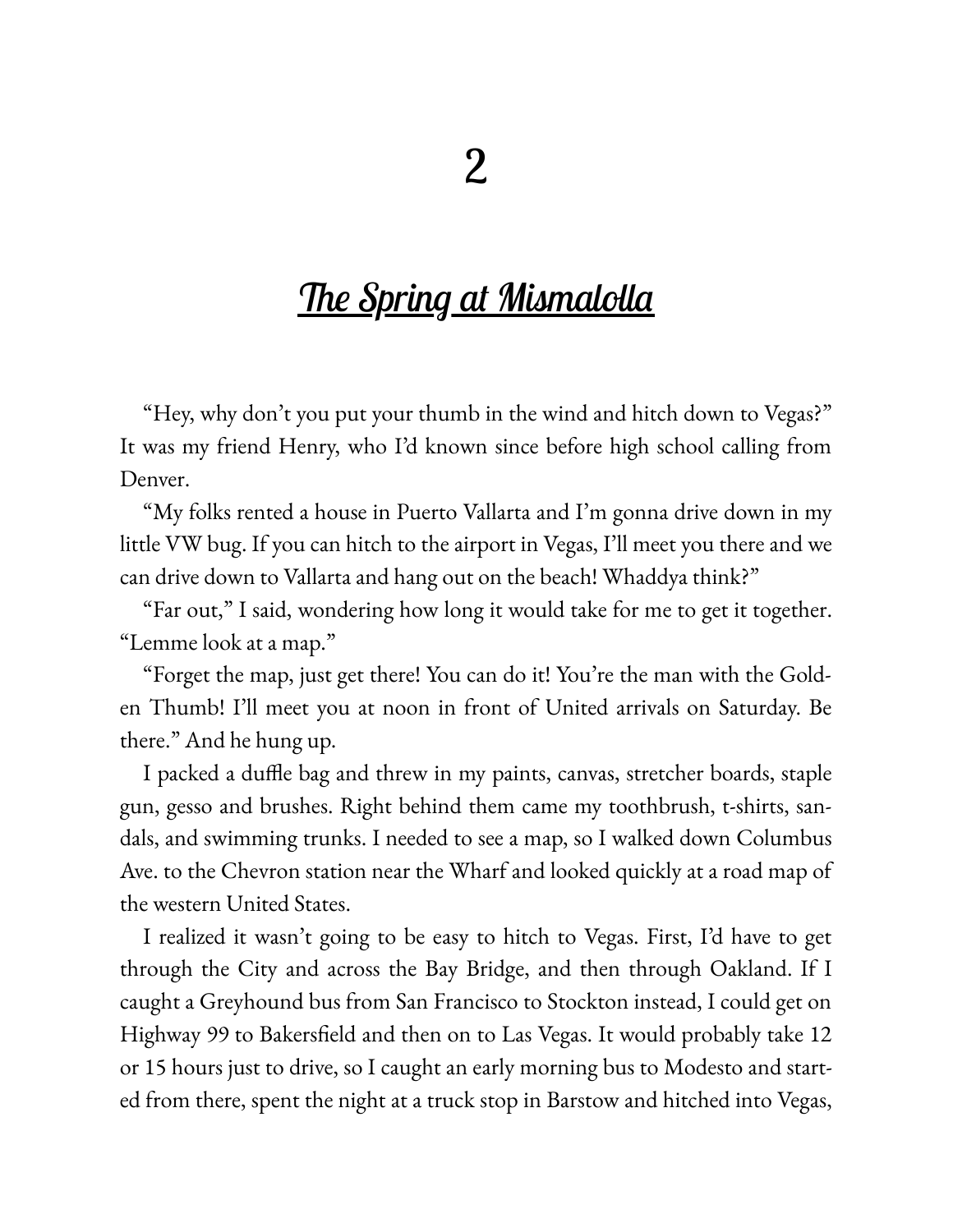arriving by 10:30 Saturday morning and meeting Henry right on our scheduled time.

Soon, we were on our way to Puerto Vallarta.

We rolled a fatty and headed south across the border along Mexico Highway 15. At one point, when we were stopped for road construction, the Mexican flagman signaled that he wanted a cigarette, touching his mouth with his fingers. Traffic started moving, we drove by slowly, I rolled down the window and handed him a joint — all lit up and ready to go. We laughed, hard, rocking and rollin' now, fun on the run! Life was good and getting better.

After driving all day and night, we arrived at a Guadalajara mercado on Sunday afternoon. We grabbed some enchiladas, beans and rice at a groovy little Mexican restaurant, listened to a mariachi band play on the patio, drank a couple of beers, found a hotel, blew a doobie, showered and crashed.

Henry was always prepared with whatever we'd need…cash, car or weed. When we were in eighth grade, he bought a James Bond bulletproof briefcase, went to Chinatown and found a supplier of illegal firecrackers. He filled the briefcase and then sold them back in Burlingame for the Fourth of July celebration! My best friend never ceased to blow my mind! So, it made obvious sense he'd brought plenty of pot for the last leg of our trip from Guadalajara to Vallarta, descending through the Oaxacan mountains to the Pacific Ocean.

Once we got out of Guadalajara and onto the road through the mountains to the beach, the skyline vistas were gorgeous! We could see for miles, and I almost believed I could spot the ocean, though it was hours away.We meandered through green jungle foliage with Henry at the wheel, the windows down and music on his tape deck blasting. It was hard to believe I'd been listening to the cable cars ringing their bells in chilly San Francisco just a couple of days before.

We got to Puerto Vallarta in the afternoon and found the house Henry's parents had rented on a hillside near the church. Ever the dutiful son, Henry acted his part and played out his role politely. After agreeing to meet them for dinner, we headed for the beach for a couple of ice-cold beers, high on life.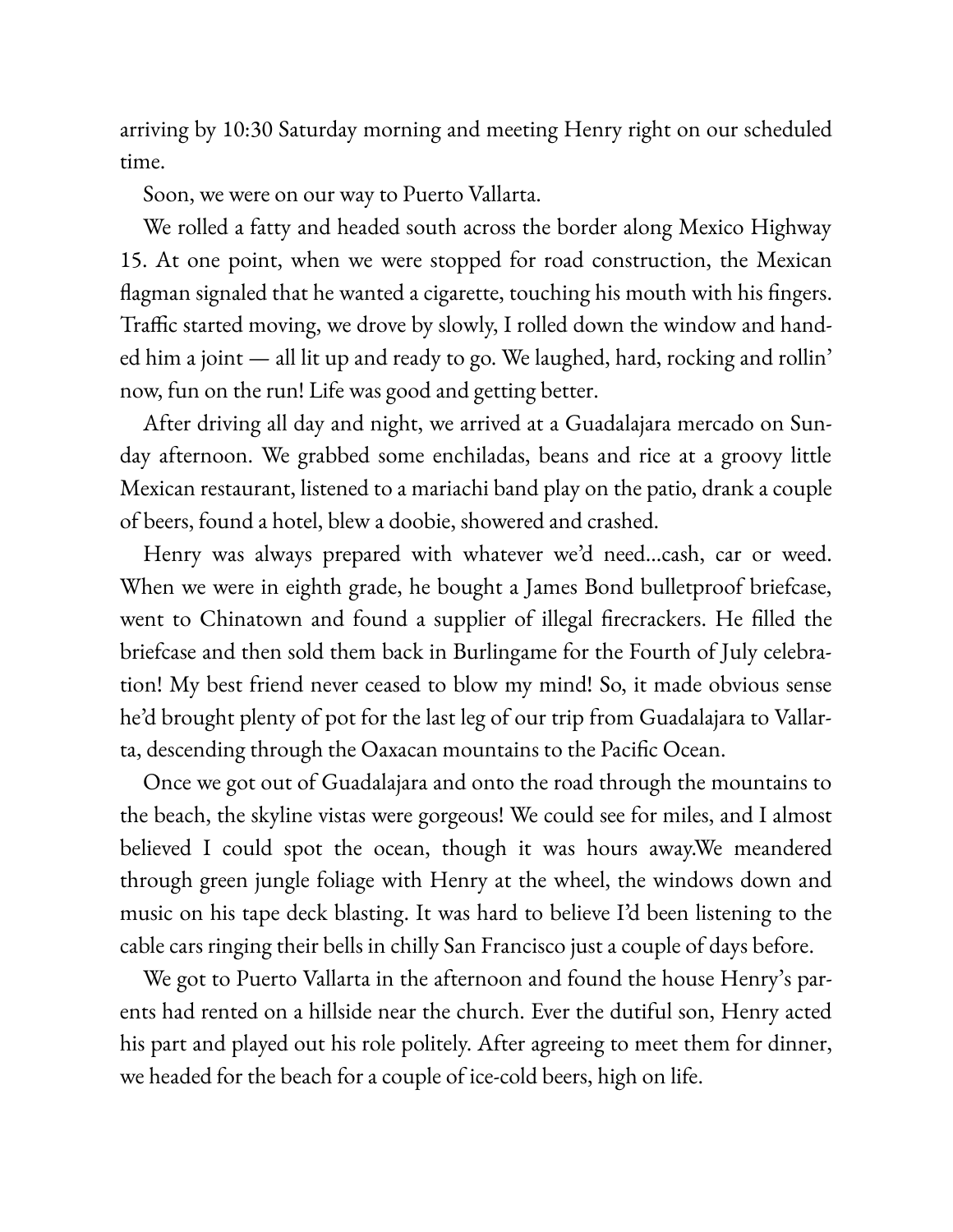It only took a week in Vallarta for me to realize I wasn't going back to San Francisco right away. Why would I? I was in paradise! Henry had to return to the States to finish his last semester at Denver University. But me? I was stayin'.

A couple of days before he left, Henry and I drove down a dirt road and along the beach to Mismalolla, a little village nearby where a famous movie, Night of the Iguana, had been filmed earlier in the decade. We learned about a spring up the river, so we walked about a mile through the village, and found a truly beautiful place. Pooled behind a natural stone ledge, the spring flowed out of the ground and into a pool thirty feet across and six or eight feet deep. Above it flowed a small waterfall, surrounded by lush green tropical flowering plants and palm trees...the sound of wild parrots filled the air as a flock of them would fly across the pool. It was gorgeous, not unlike what I imagined Eden to be.

Henry and I looked at each other in silence. Though we hardly knew the meaning of the word, we both understood this to be sacred. Sacred space. It was hot and the pool inviting… so we jumped in. It was deep enough that we couldn't quite stand up, and wide enough that we could swim a few strokes to the waterfall, where we found a small underwater ledge on which to stand. As we did, the flowing water massaged our shoulders. I'm never leaving this place, I thought. It was too beautiful.

"What do you think, Patrick? Have we found paradise?" Henry asked.

I could hardly hear him. I was in another world. "I'm not going back, Henry," I said treading water in the center of the pool. "This is my place. I don't know why, but I know I am meant to be here."

"That's obvious. You're here, aren't you?"

"Yeah, but I mean..." and I drifted off. What could I say? It was like I was in a dream and the whole world was make believe.

A flock of ten or twelve parrots fluttered out of a tree and across the field below the pool. I climbed up on the flat rocks that surrounded the pool and lay on my back, looking up at the snow white clouds against the blue sky. I took a deep breath, letting it all go.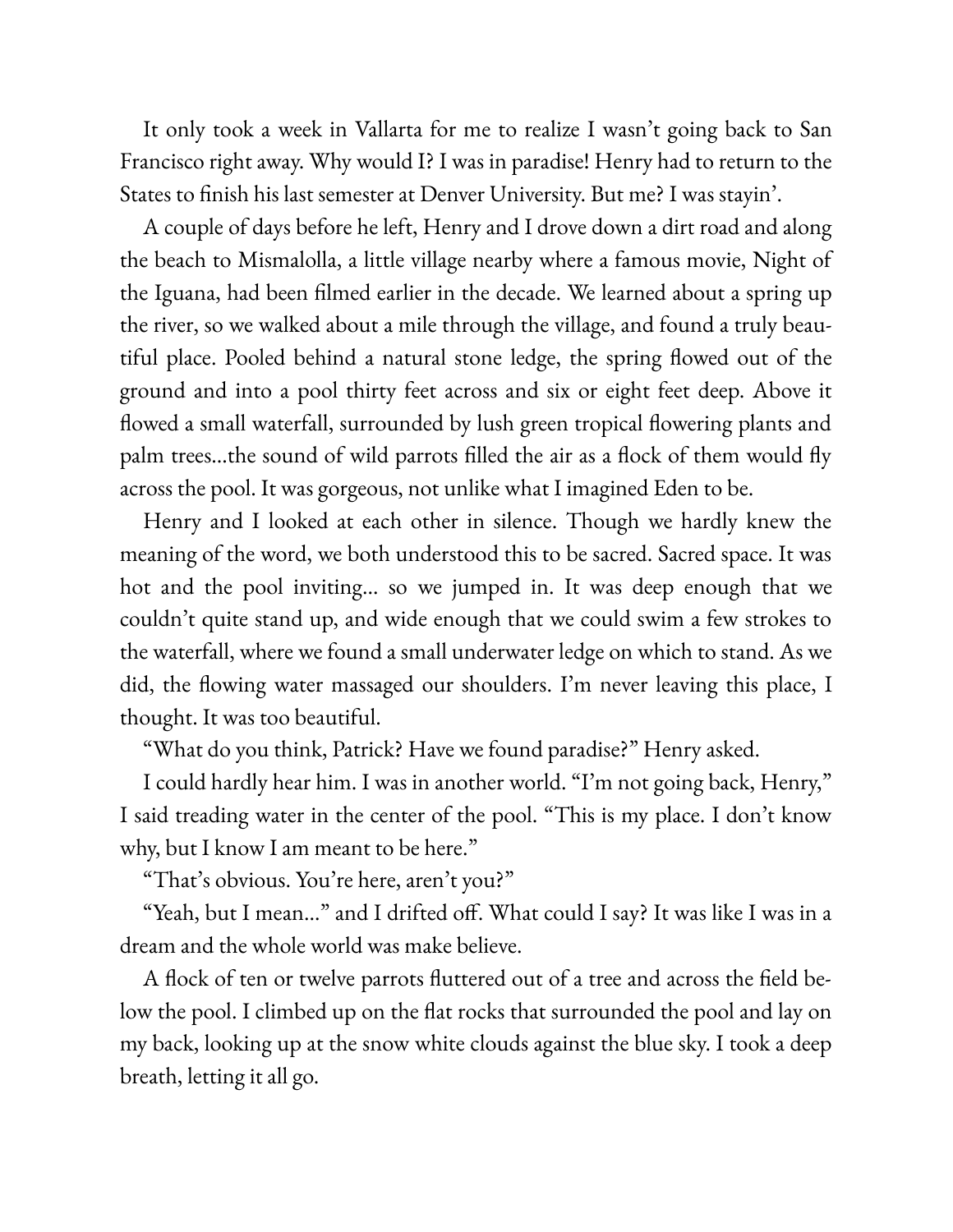We sat on the rocks quietly for 10 or 15 minutes before we sensed it was time to go.

"Let's go to the beach and get a beer," Henry said, "and see if there are any chicks on the beach."

We headed back along the animal path beside the stream. As we approached the village, no more than a cluster of thatched huts and a few pigs and children running around, I saw a palapa in a clearing maybe 100 feet from the stream. "Hey, Henry, check out that hut over there. Looks abandoned," I said, walking in that direction.

The palapa stood alone in the meadow, against the edge of a clearing. It was maybe 12 feet by 8 feet with a doorway and no door on the side.

"Far out, man," Henry said as he approached. "I don't think anybody lives here."

"Me neither." I stuck my head in the door. On my left there was a loft and a ladder going up to it. To the right was a rickety counter with what looked like a small clay oven.

"Far out!" He climbed up the ladder. "It's like a sleeping loft up here. I don't think anybody lives here."

I smiled. "Me neither. Not yet, anyhow."

"No, you got to be kidding, Patrick. Let's go to the beach!"

I walked outside and looked around the hut. I could live here and paint like Gauguin, I thought. Henry was 50 yards ahead, almost to the edge of the village, when he called out. "Come on! Let's get to the beach and go swimming!"

As we walked through the village, the watchful women were chattering among themselves. The children stopped playing and looked at us as we walked by. The women stopped talking, their silence deafening. "Hola," I said to one of the little girls. She ran away and grabbed a woman's skirt. I smiled. "Buenos Dias, Senora."

She looked me in the eyes. "Buenos Dias." It was more formal than friendly, but she wasn't unfriendly, either.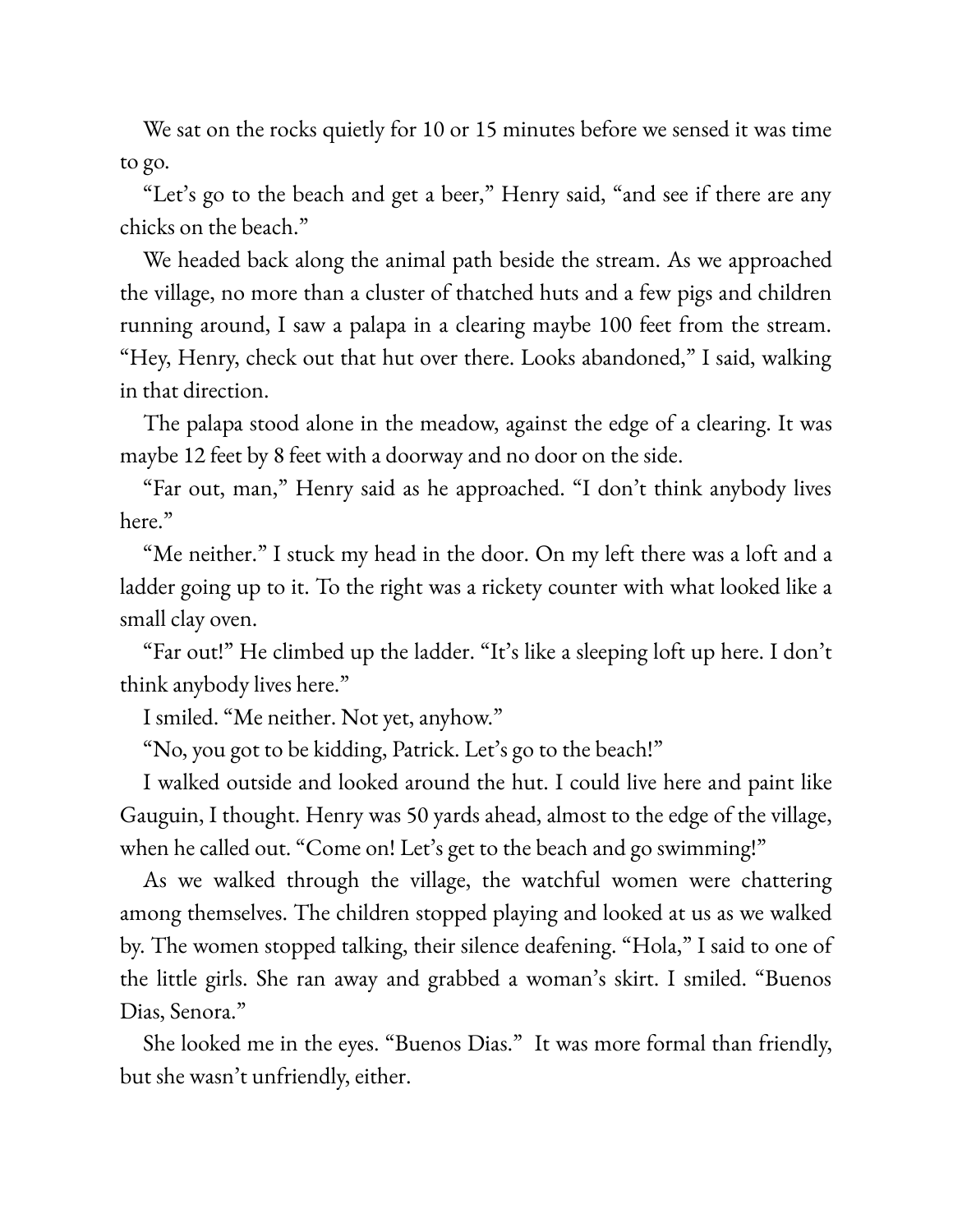We didn't know what else to say, so we walked on and were at the beach in about 10 minutes. We headed into the surf, where we swam and caught some small waves. After about 20 minutes in the water, we headed back up to the small taco stand and ordered fish tacos, chips and cold beer.

After we sat down, Henry looked at me and cocked his head. "I don't know about you, man, but if you are thinking about living in that palapa, you gotta be outta your mind. Did you see those women? Bummer, man. They were not friendly. And where will you shit? What will you drink? Who do you think you are, Paul Gauguin?"

"Maybe," I said. "In fact, Paul Gauguin came to mind up there."

He shook his head in disbelief. "Well, if anyone could pull it off, it would be you, Patrick," he said, lifting his beer and shaking his head. "Here's to Paul Gauguin and painting the parrots!"

"Really? Do you think I could pull it off? What about you going back alone? Are you ok with that?"

"Alone? I was born alone! In two months, I'll be out of college and in the army. I'm going for the 10th Mountain Division and am gonna be skiin' my ass off around the world while you're down here painting parrots. J. Paul Gauguin... or whatever. Patrick Gauguin! I'll just tell people I knew you when. Meanwhile, don't get bummed out about me. I'm free, brother, free as a bird…like those parrots!"

After we finished our tacos, I asked one of the waiters, an albino with pink eyes, if he knew who owned the palapa. "I do," he said. When I asked him how much he'd rent it for, he said "one thousand pesos a month." I gave him a thousand pesos on the spot. I never knew if he owned it or not. I didn't care. All I knew is that I had a grass hut in the jungle, and I was going to stay and paint there.

Later, we drove up the coast, laughing again about our lives and how bitchin' it was that we made it down to Vallarta together. Henry was excited about getting back to DU, earning his degree and joining the army. He wasn't worried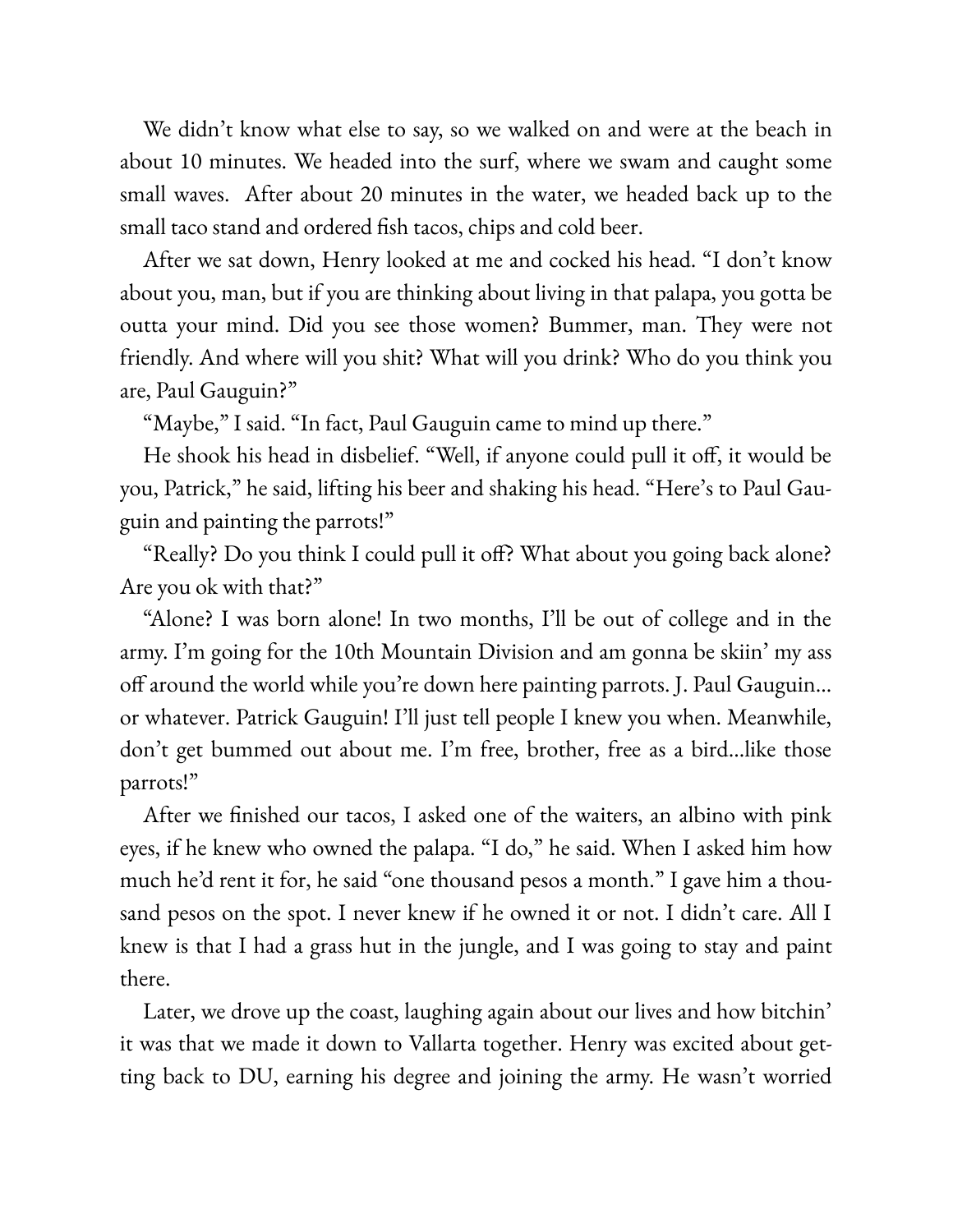about Vietnam. He'd spent weekends teaching skiing in Vail and was confident he'd be enlisting with the 10th Mountain Division. There wasn't a lot of snow in Nam, so he figured he wouldn't be there.

The next day, Henry and I drove from Puerto Vallarta to Mismalolla with my bag of paints and he helped me carry my stuff up to the palapa. As we walked through the village, pigs and chickens scattering beneath our sandaled feet, Henry could only shake his head and smile. He could not believe I was going to live out here in the Mexican jungle. The same women and children we saw before watched us walk past.

It took about 20 minutes to get to the palapa. We dropped my stuff and continued about another half-mile to the spring. When I saw the spring again, I knew this was going to be my heaven on earth. The pool was tucked into a forest of deep green vines and shaded by trees on the cliffs surrounding it. I could sit in the shade or lie in the sun like a lizard, with not a sound or a soul to disturb me, except the birds and the sound of falling water. I was surrounded by Eden.

We jumped into the water to cool off. As I swam around to get underneath the waterfall, I could feel my body loosening up from all the traveling and stress of getting out of the City. Henry was doing somersaults and swimming back and forth across the pond as the waterfall massaged my shoulders. We hung out for about 15 minutes before we walked back to the beach. As we passed the palapa, I checked on my duffle bag and figured it would be safe. It all felt so good.

That afternoon, I went back to Vallarta with Henry. We joined his family for dinner, and he left the next day for Denver, but not before we blew a final doobie together on the beach. As he drove away, I missed him and suddenly felt very alone. Reality brought me back when I realized I didn't have much money, so I walked to the telegraph office and sent Steamo a telegram telling him I'd be a few more weeks and asking if he could please send me \$100 to get back to San Francisco.

Afterward, I stopped by the mercado and bought some water, fresh fruit, cheese, tortillas and a nylon bag to carry it all. I was almost skipping as I headed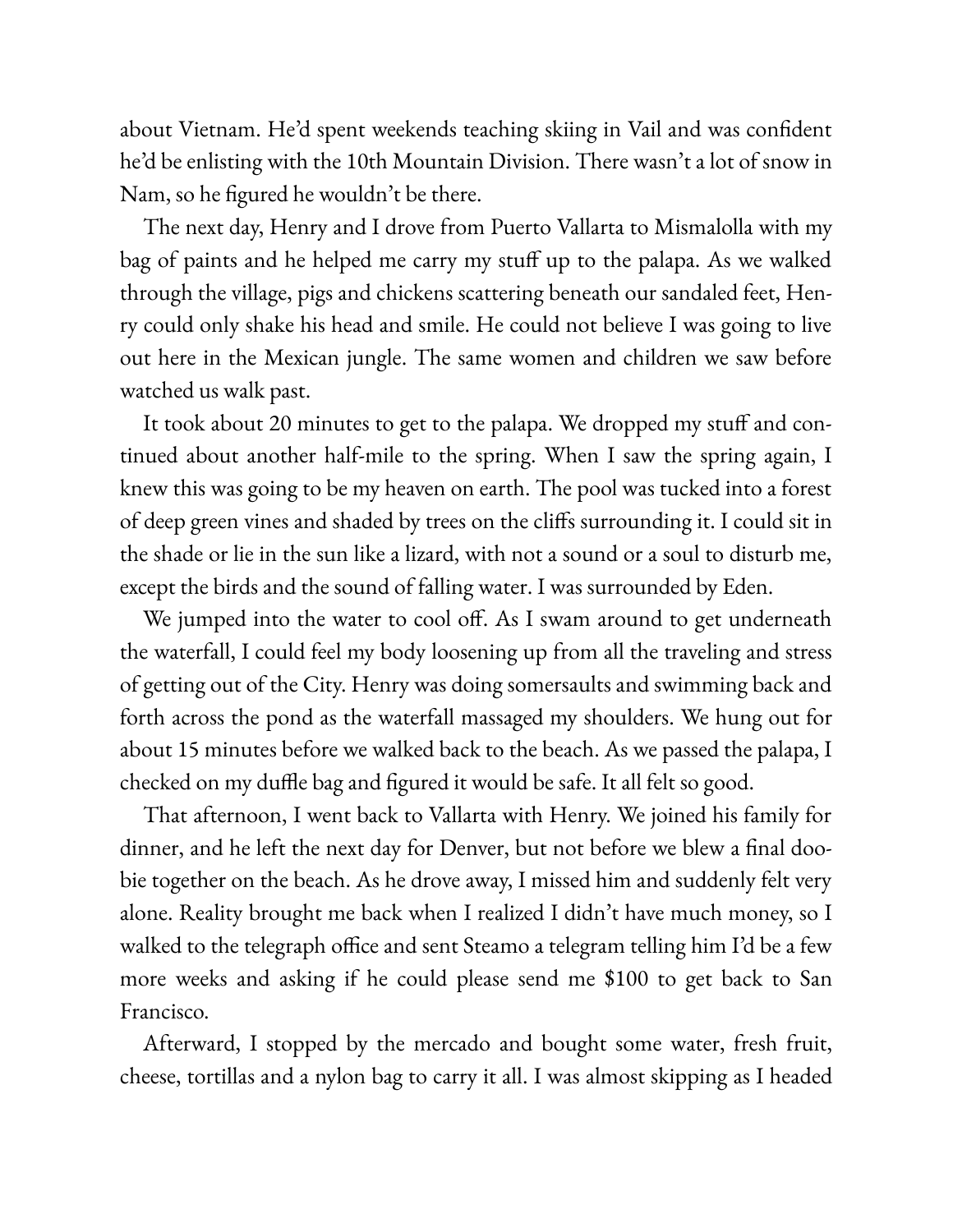out of town and back to my palapa. I put out my thumb and caught a ride on the back of a flatbed truck full of chickens. When I arrived in Mismalolla, I went for a swim in the ocean before heading through the village to my new home and my paints. A grass hut! In the jungle! Near a pure, freshwater spring where I'd found Paradise in the primordial jungles of Mexico!

It was quiet as I walked through the meadow to the palapa. Very few people knew of the spring. I was almost always surprised when someone would walk by the palapa, asking for directions. One day, a couple of American guys walked past; they had trapped an armadillo and built a cage out of dry sticks. These jungle hippies had also trapped a one-eyed iguana, right here in the land of The Night of the Iguana. They were cool and fun so I invited them to stay with me. For the next couple of days, the iguana lived with me in the palapa, hanging out on a rafter, while my guests camped in the clearing. I never saw the iguana move but noticed it in different places around the ceiling rafters. It was kind of freaky to have an iguana sleeping in rafters of the palapa, but I just forgot about it when I went to sleep; it hardly moved and didn't make any noise. I couldn't even tell it was there, but when I saw it, it was very cool. They only stayed a couple of days before heading south to Rio Tomatlan.

With the exception of an occasional hiker and the parrots who fluttered in flocks mornings and evenings life was quiet in the jungle. I'd wake up in the early morning to the sound of parrots in the trees, hike up to the spring and swim. Sometimes I would walk further upstream, but nothing was nearly as beautiful as the spring…it was truly a gem in the jungle. Later in the day I'd the walk down to the taco stand on the beach and paddle out on the old taco stand surfboard to the Arcos, huge rocks high above the water, and paddle around them and snorkel. I was in heaven, living in the jungle, in a grass hut, with parrots flying everywhere. I was more alive than I could ever remember. Every day, I'd paint jungle scenes, sometimes just painting over the same canvas and carving the thick wet paint with a pallet knife. I didn't like covering over my previous work, but I didn't have a lot of canvas, so it was all I could do. I was painting in the moment.